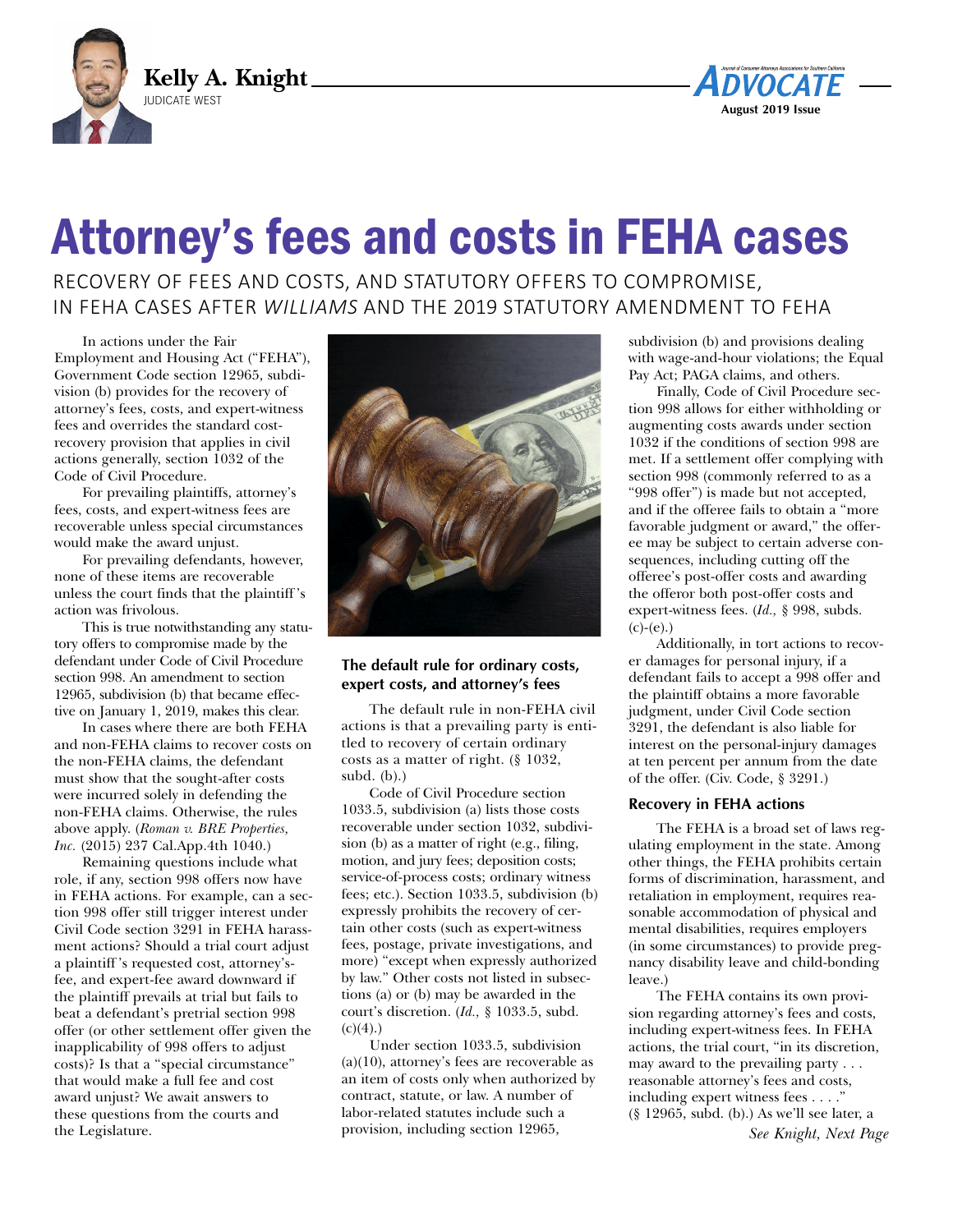

recent amendment to the FEHA adds a significant clause to this section.

Leading up to 2015, section 12965, subdivision (b) was interpreted to allow recovery of attorney's fees by a prevailing employer defendant only where the plaintiff 's case was frivolous. But regarding ordinary costs and expert-witness fees, employer defendants were able to threaten recovery of litigation costs against plaintiffs. This included the threat of recovery of expert-witness fees in the event of a rejected 998 offer.

The result? Plaintiffs in employment actions often substantially reduced their settlement positions because an adverse cost award would in many cases mean financial ruin.

This all changed in 2015.

#### *Williams* **changes the landscape in 2015**

Two key questions were decided in 2015 regarding costs in FEHA actions: (1) Does section 12965 subd. (b) or section 1032, subdivision (b) govern a party's entitlement to costs? (2) If section 12965, subdivision (b) governs, what is the discretionary standard for recovery of costs, and is the standard the same or different for prevailing plaintiffs versus prevailing defendants? The answers came in *Williams v. Chino Valley Independent Fire District* (2015) 61 Cal.4th 97 ("*Williams*"), a major opinion that changed the landscape in FEHA actions.

In *Williams,* the California Supreme Court held that section 12965, subdivision (b) is an express exception to the mandatory-cost-provision of section 1032, subdivision (b) and therefore governs costs awards in FEHA actions:

We conclude Government Code section 12965(b) is an express exception to Code of Civil Procedure section 1032(b) and the former, rather than the latter, therefore governs costs awards in FEHA cases. The FEHA statute expressly directs the use of a different standard than the general costs statute: Costs that would be awarded as a matter of right to the prevailing party under Code of Civil Procedure section 1032(b) are instead awarded in the discretion of the trial

court under Government Code section 12965(b). By making a cost award discretionary rather than mandatory, Government Code section 12965(b) expressly excepts FEHA actions from Code of Civil Procedure section 1032(b)'s mandate for a cost award to the prevailing party. (*Id.* 61 Cal.4th at p. 105.)

The *Williams* court next turned to the discretionary standard that courts should apply in determining awards of costs under the FEHA. While Title VII makes costs awards mandatory, the FEHA differs from Title VII in making even ordinary costs discretionary. (*Id.* at 109.) And section 12965, subdivision (b) of the FEHA grants discretion to the trial court in awarding ordinary costs. So the *Williams* court had to address how that discretion should be exercised when a defendant is the prevailing party.

The Court held that, although the language of section 12965, subdivision (b) does not distinguish between awards to plaintiffs and defendants, its legislative history and underlying policy goals suggested that the Legislature intended that trial courts use an asymmetrical standard, first approved by the U.S. Supreme Court in Title VII actions in *Christiansburg Garment Co. v. EEOC* (1978) 434 U.S. 412, 421-422. Under that standard, an employer should only be awarded attorney's fees in Title VII actions where the court finds that the plaintiff 's action "was frivolous, unreasonable, or without foundation, even though not brought in subjective bad faith . . . or that the plaintiff continued to litigate after it clearly became so." (*Ibid*.)

Hence, the *Williams* court concluded that a prevailing *plaintiff* in FEHA actions should recover costs and attorney's fees, while a prevailing *defendant* should not be awarded costs or attorney's fees unless the trial court finds that the plaintiff 's action was frivolous. (*Williams*, 61 Cal.4th at p. 115.)

This was a major change in the FEHA landscape. After *Williams*, FEHA plaintiffs no longer faced the threat of an adverse cost award. Employer defendants, on the other hand, felt increased pressure – given that there was less

downside to FEHA plaintiffs, litigants faced a very different settlement dynamic in FEHA actions.

## **What about cases involving both FEHA and non-FEHA actions?**

What happens when a defendant prevails in an action that includes both FEHA and non-FEHA claims? Answer: *Roman v. BRE Properties, Inc.*, 237 Cal.App.4th at pp 1049-1050, the defendant may only recover costs that were incurred solely in defending the non-FEHA claims (unless the plaintiff 's claim was frivolous).

But costs incurred in defending non-FEHA claims that are intertwined and inseparable from FEHA claims must follow the *Williams* rule. (*Ibid*.) To hold otherwise "would weaken private enforcement of vital antidiscrimination and disability rights statutes, 'tend[ing] to discourage even potentially meritorious suits by plaintiffs with limited financial resources' [citation] to compel an award of costs under section 1032, subdivision (b), simply because the plaintiff, based on the same alleged misconduct, had pleaded other civil rights theories in addition to his or her FEHA causes of action.'" (*Ibid.*)

## **What about recovery for prevailing individual, non-employer defendants?**

Does the *Williams* rule apply to prevailing individual defendants in FEHA actions? Yes. (*Lopez v. Routt* (2017) 17 Cal.App.5th 1006, 1014-1016.) *Lopez* rejected a claim that the *Williams* rule applies only to prevailing employer defendants and not to individual defendants in FEHA actions.

#### **998 offers**

#### *Sviridov v. City of San Diego*

*Sviridov v. City of San Diego* (2017) 14 Cal.App.5th 514 was the first post-*Williams* case tackling the issue of statutory offers to compromise in the aftermath of *Williams*. There the plaintiff rejected three different 998 offers offering a cost waiver in exchange for a dismissal, and then the defendants prevailed in a bench *See Knight, Next Page*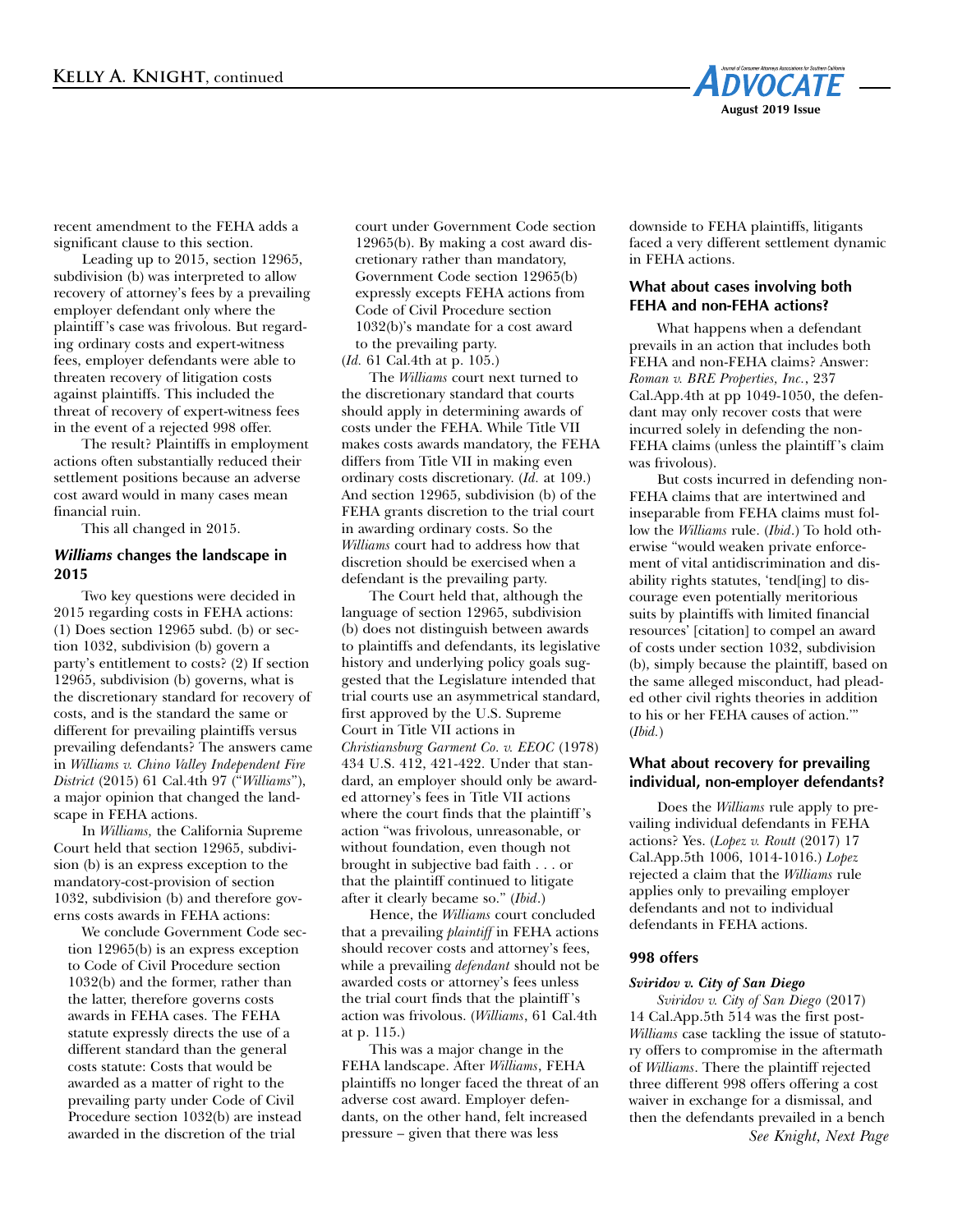

trial. The trial court awarded the defendants over \$90,000 in costs but did not find that the plaintiff 's claim was frivolous.

The Court of Appeal affirmed the award, concluding that section 998, like section 12965, subdivision (b) operated as an exception to section 1032. And the court concluded that section 998 should control over section 12965, subdivision (b), because to hold otherwise would be contrary to the goal of section 998 in encouraging settlement. (*Id.,* 14 Cal.App.5th at p. 521 ["[A] blanket application of *Williams* to preclude section 998 costs unless the FEHA claim was objectively groundless would erode the public policy of encouraging settlement in such cases."].)

This outcome sent a bit of a shockwave through the employment bar. Had it remained good law, nothing would prevent FEHA defendants from making 998 offers for zero dollars in every case (subject to the ordinary 998 requirements, which are beyond the scope of this article). In the event of a defense verdict, the plaintiff would be hit with an adverse cost award, nullifying the *Williams* rule. *Arave v. Merrill Lynch, Pierce, Fenner & Smith, Inc.*

Less than six months after *Sviridov,* the court in *Arave v. Merrill Lynch, Pierce, Fenner & Smith, Inc.* (2018) 19 Cal.App.5th 525, declined to follow *Sviridov*. In *Arave*, the plaintiff brought a FEHA action for discrimination, harassment, and retaliation and other claims premised on his religious affiliation, as well as claims for nonpayment of wages and for whistleblower retaliation under Labor Code section 1102.5. (*Arave*, 19 Cal.App.5th at 529.) Before trial, the defendant issued a 998 offer in the amount of \$100,000 plus attorney's fees and costs for payment on the cause of action for nonpayment of wages and related penalties only, plus a dismissal with prejudice of the entire action. (*Id.* at 548-549.) In other words, this was the equivalent of the defendant offering a monetary amount (plus costs and attorney's fees) on the non-FEHA wage claim, and for zero dollars on the FEHA claims.

The trial ended in a defense verdict, and the trial court imposed a large cost, expert-fee, and attorney's-fee award for prevailing on the wage claim under former Labor Code section 218.5 (which allowed prevailing-party fee awards in certain wage actions) and for the plaintiff failing to beat the defendant's 998 offer. (See *id.* at 529-530, 544.) The trial court denied the defendants' request for attorney's fees on the FEHA claims, ruling that the claims were not frivolous. (*Id.* at 533.) This resulted in denying most of the defendants' requested attorney's fees of over \$1.2 million and awarding only a smaller portion for the defense of the wage claims. (See *id.* at 544.)

Both parties appealed. On appeal, the parties agreed that the trial court used the wrong standard in awarding attorney's fees under former Labor Code section 218.5, which had been amended with new statutory language, effective before the trial court's fee award, that prohibited awarding attorney's fees to a prevailing employer unless the court finds that "the employee brought the action in bad faith." (*Id.* at 545.) Because the trial court did not make a finding of bad faith, the *Arave* court reversed and remanded for a determination under the correct standard.

Turning to the denial of the requested attorney's fees for defense of the FEHA claims, the *Arave* court first found no abuse of discretion in finding that the plaintiff 's claim was not frivolous, thereby affirming the denial of attorney's fees. (See *Id.* at 545-547.)

The parties also agreed that the trial court erred in awarding ordinary costs as a matter of right under section 1032. Since the trial court ruled that the FEHA claims were not frivolous, the defendants were not entitled to recover ordinary costs incurred in defending the FEHA claims, although they were not precluded from obtaining ordinary costs in defending the wage claim. (*Id.* at 548.) The *Arave* court reversed and remanded for the trial court to differentiate between costs incurred on the FEHA versus wage claims. (*Ibid.*)

Finally, the *Arave* court turned to the award of expert-witness fees. The plaintiff contended that the trial court erred

in awarding expert fees under section 998 because section 998 is in conflict with FEHA section 12965, subdivision (b), and the trial court already found that the plaintiff 's claim was not frivolous. (*Ibid.*)

The *Arave* court agreed, holding that the *Williams* rule applies to expert fees, notwithstanding any 998 offer – expert fees may only be awarded to a prevailing defendant if the trial court finds that the plaintiff 's claim was frivolous. (*Id.* at p. 550.)

#### *Huerta v. Kava Holdings, Inc.*

In *Huerta v. Kava Holdings, Inc.* (2018) 29 Cal.App.5th 74, plaintiff went to trial on FEHA claims of harassment, discrimination, and failure to prevent harassment and/or discrimination, and the jury returned a defense verdict on all claims. Post-judgment, the trial court found that the plaintiff 's claim was not frivolous and denied the defendant's motion for attorney's fees, expert fees, and costs under FEHA section 12965, subdivision (b). But the trial court awarded \$50,000 in ordinary costs and expertwitness fees incurred after the date of defendant's 998 offer, which the plaintiff had rejected. The trial court's award included a reduction of the amount sought for ordinary costs and expertwitness fees to reflect the plaintiff 's limited economic resources.

On appeal, the court adopted the *Arave* approach, and concluded that all three categories of costs, whether ordinary costs, attorney's fees, or expertwitness fees, are subject to the *Williams* rule regardless of whether the plaintiff rejected a 998 offer and failed to beat it. (*Id*., 29 Cal.App.5th at p. 84.)

# **The Legislature amends section 12965, subdivision (b) to codify the holding in** *Williams*

On September 30, 2018, the Governor signed Senate Bill 1300, which made numerous revisions to the FEHA. Relevant here, the new provisions included an amendment to section 12965, subdivision (b), effective on January 1, 2019 that states:

*See Knight, Next Page*